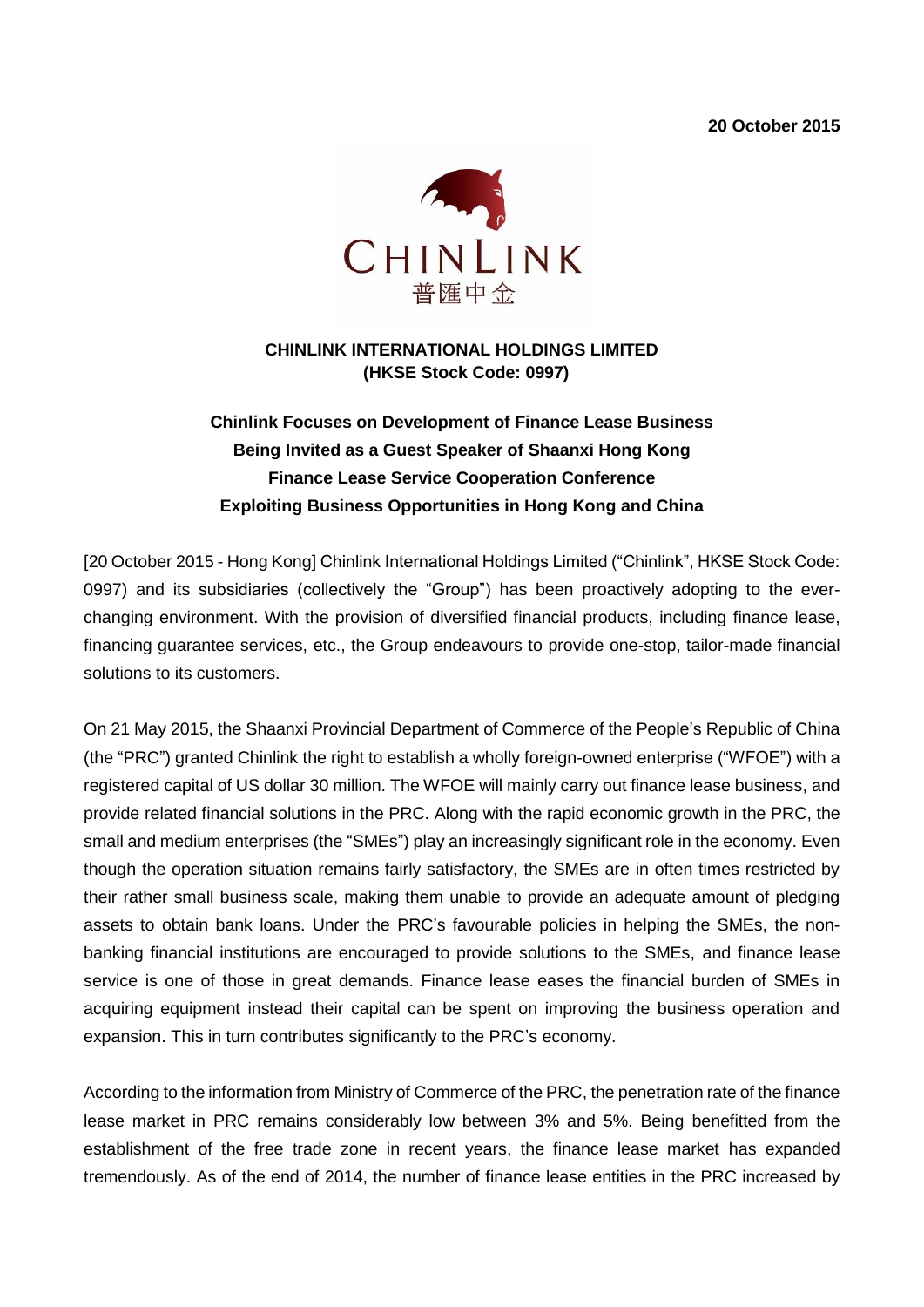88.3% to 2,045 (as of the end of 2013: 959). Total asset of the entities amounted to RMB 1,010 billion, representing an increase of 26.2% from the corresponding period in the previous year. It is estimated that the total business volume will reach RMB 5,000 billion after 2-3 years, making the finance lease market in the PRC the largest in the world. In addition, there will be a strong capital need results from the development of "One Belt One Road" policy, Chinlink is confident that the finance lease business in Shaanxi will thrive in the future.

Being invited by the Shaanxi People's Government to be the guest speaker of the "Shaanxi Hong Kong Finance Lease Service Cooperation Conference", Mr. Siu Wai Yip, Executive Director of Chinlink, shared his views on the prospect of cross-broader finance and finance lease businesses between Shaanxi and Hong Kong. The event was held on 20 October 2015 in Hong Kong Convention and Exhibition Centre. Ms. Wang Lixia, Vice-Governor of Shaanxi Province, led the Shaanxi economic and trade delegation to participate in the conference. Mr. Siu expressed his full confidence in the future of the finance lease business, "the finance business segment has been one of the core growth drivers of our Group. With an aim to achieve diversified growth and development, we strike to expand our business scope. Unlike the previous finance businesses we mainly focused in Shaanxi province, there is no geographical restriction in finance lease companies operation. As a result, our Group can fully expand to the market in the PRC, and enjoy capital leverage of 10x. We believe the huge development potential of the finance lease business will bring in a new revenue stream and as an additional growth drive to our Group. Together with the existing financing guarantee services and supply chain financing services we provide, we are confident that the addition of finance lease service will lead us to a bright future. Looking forward, we will continue to expand our services, including micro-credit license application, in the finance segment, so as to enhance the competitiveness of finance business of our Group".

Chinlink will closely follow the government policies issued by the PRC, in the hope to further expand its finance business segment in due course. As the core business base of the Group, the Shaanxi province is also the starting point of the Silk Road. Being benefitted from the development strategy of "One Belt One Road", the Silk Road will be constructed as a finance avenue that penetrates through the whole PRC as well as extends to the countries abroad. The Group is confident that in the upcoming future, more high-quality enterprises will invest in the Shaanxi market, which will open up a huge room for development for the diversified finance business of the Group.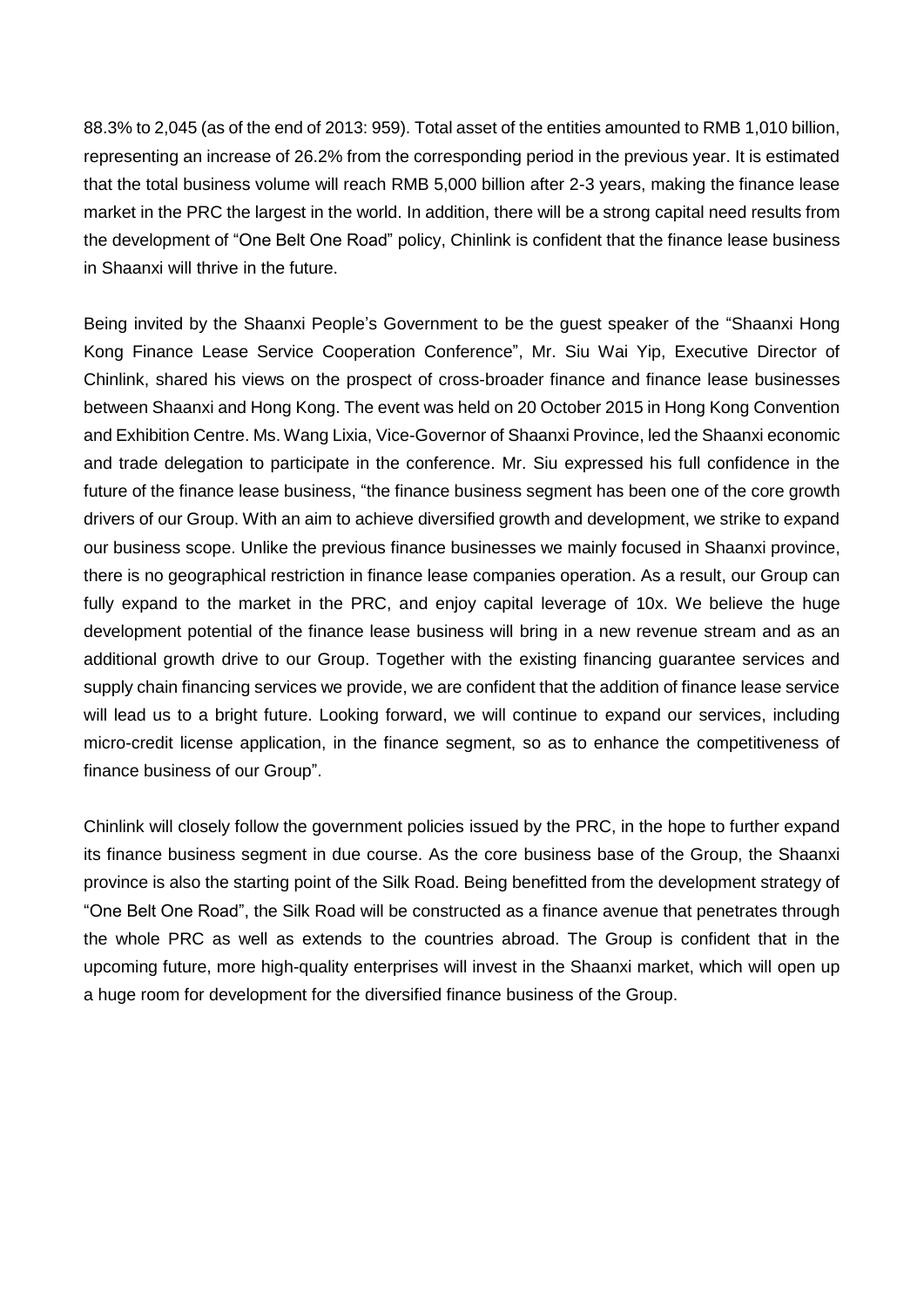

Mr. Siu Wai Yip, Executive Director of Chinlink, was invited as a guest speaker in "Shaanxi Hong Kong Finance Lease Service Cooperation Conference" and shared his views on the prospect of crossbroader finance and finance lease businesses between Shaanxi and Hong Kong.

*– End –*

### **About Chinlink International Holdings Limited**

Chinlink International Holdings Limited is a listed company on the Main Board of Hong Kong Stock Exchange (Stock Code: 0997). Chinlink engages in the business of Interior Decoration Work and Trading of Furniture and Fixtures in Hong Kong and Macau. Chinlink also serves as a Supply Chain Financial Logistics service provider and is committed to develop the three main businesses of Finance, Logistics and E-commerce in China bringing one-stop solutions to customers. For business particulars, please visit www.chinlinkint.com.

This press release is issued by DLK Advisory Limited on behalf of Chinlink International Holdings Limited. For enquiries, please contact: